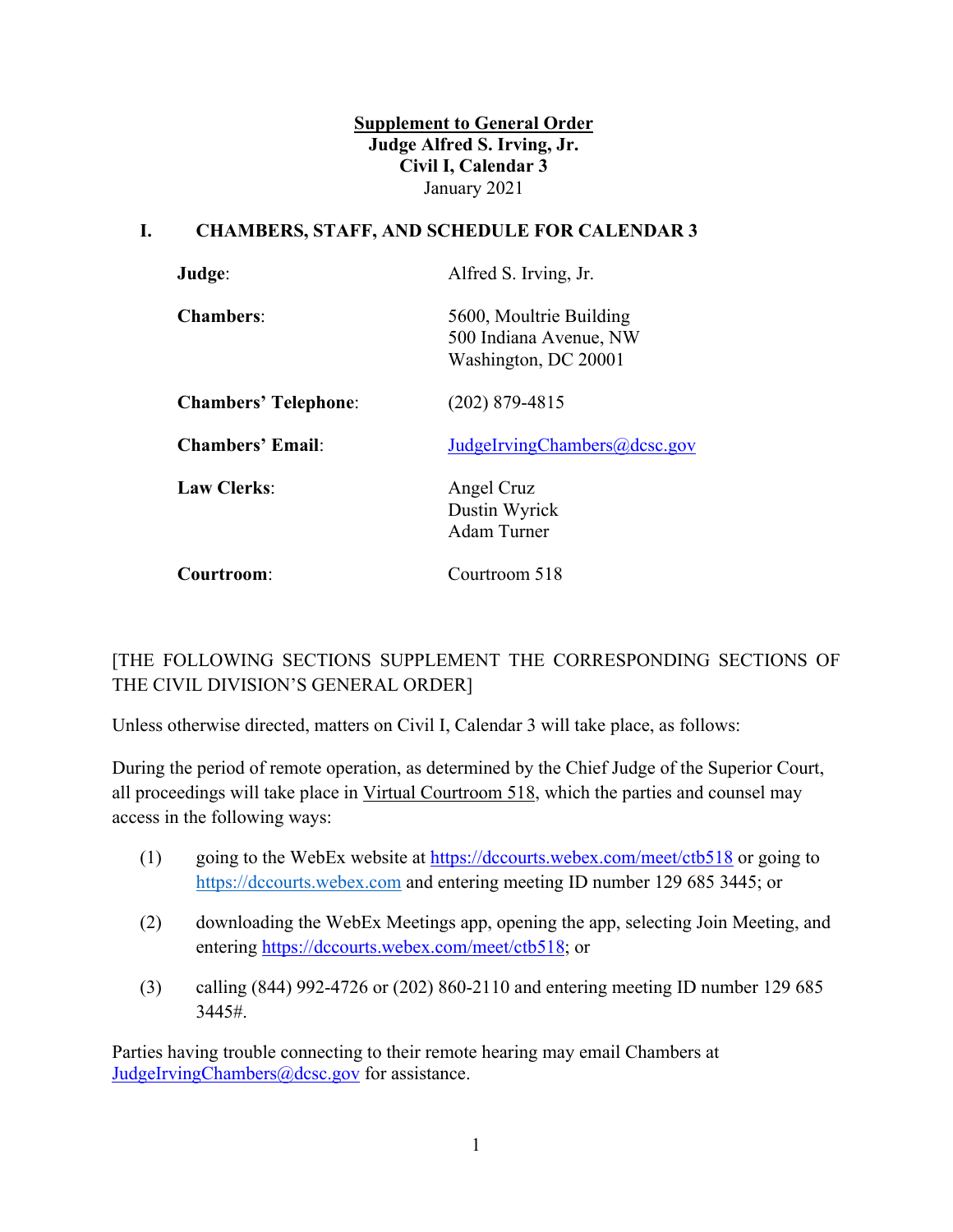### **II. WEEKLY SCHEDULE**

### **Pretrial/Settlement Conferences & Motion Hearings**: By appointment in Courtroom 518.

**Trials**: Mondays through Thursdays from 9:30 a.m. to 4:45 p.m., in Courtroom 518, unless otherwise noted.

# **III. MOTIONS, OTHER FILINGS, AND COURT RECORDS**

**Formatting:** Typewritten motions and other filings will be double-spaced and in at least 12 point font; footnotes will be in at least 10-point font. Parties should use a serif typeface, such as Times New Roman, Garamond, or Century Schoolbook and should not use mono-spaced fonts.

**Page Limits:** Memoranda of law that exceed ten (10) pages in length are discouraged and filings exceeding twenty (20) pages (exclusive of exhibits and certifications) are prohibited without prior leave of Court.

**Courtesy Copies:** When **any filing** includes over twenty-five (25) total pages, a paper copy must be mailed to Chambers at the above address either through the postal service or by delivering a copy to the mailroom on the C level of the Moultrie Building. Filings exceeding 200 pages must be provided in three-ring binders. All courtesy copies must include tabs for the exhibits and use highlighting or other techniques to draw the Court's attention to specific content (*e.g*., relevant sections of text) in the exhibits.

**Incorporation by Reference:** Notwithstanding the Super. Ct. Civ. R. 10(c), incorporation by reference of previously—or contemporaneously—filed documents is prohibited to the extent that the combined length of the filing and the information incorporated-by-reference exceeds the Court's page limit. Each filing must stand or fall on its own merits.

**Adoption**: Parties may only adopt pleadings as defined in Super Ct. Civ. R. 7(a). A party may not adopt the motion of another party-litigant without first obtaining leave of Court.

**Rule 12-I(a)**: The Court strictly enforces the advance consultation requirement of Rule 12-I(a). Any motion that does not include a separate certification that states whether consent was obtained from all interested parties and the efforts taken to secure such consent, if consent is not procured, may be summarily denied, without prejudice.

**Proposed Orders to Chambers:** Pursuant to Administrative Order 06-17, whenever parties file a motion or opposition they will provide the Court with a Proposed Order granting the relief sought in their filing. The Proposed Order must be sent to the Court's electronic mail address, at JudgeIrvingChambers@dcsc.gov. If no Proposed Order is received by the Court, the document is not considered properly filed and may be summarily denied without prejudice.

**Extensions of Time:** Stipulations between parties or counsel are not effective to change deadlines set by the Court. To extend a deadline, a party *must* file a motion requesting the extension.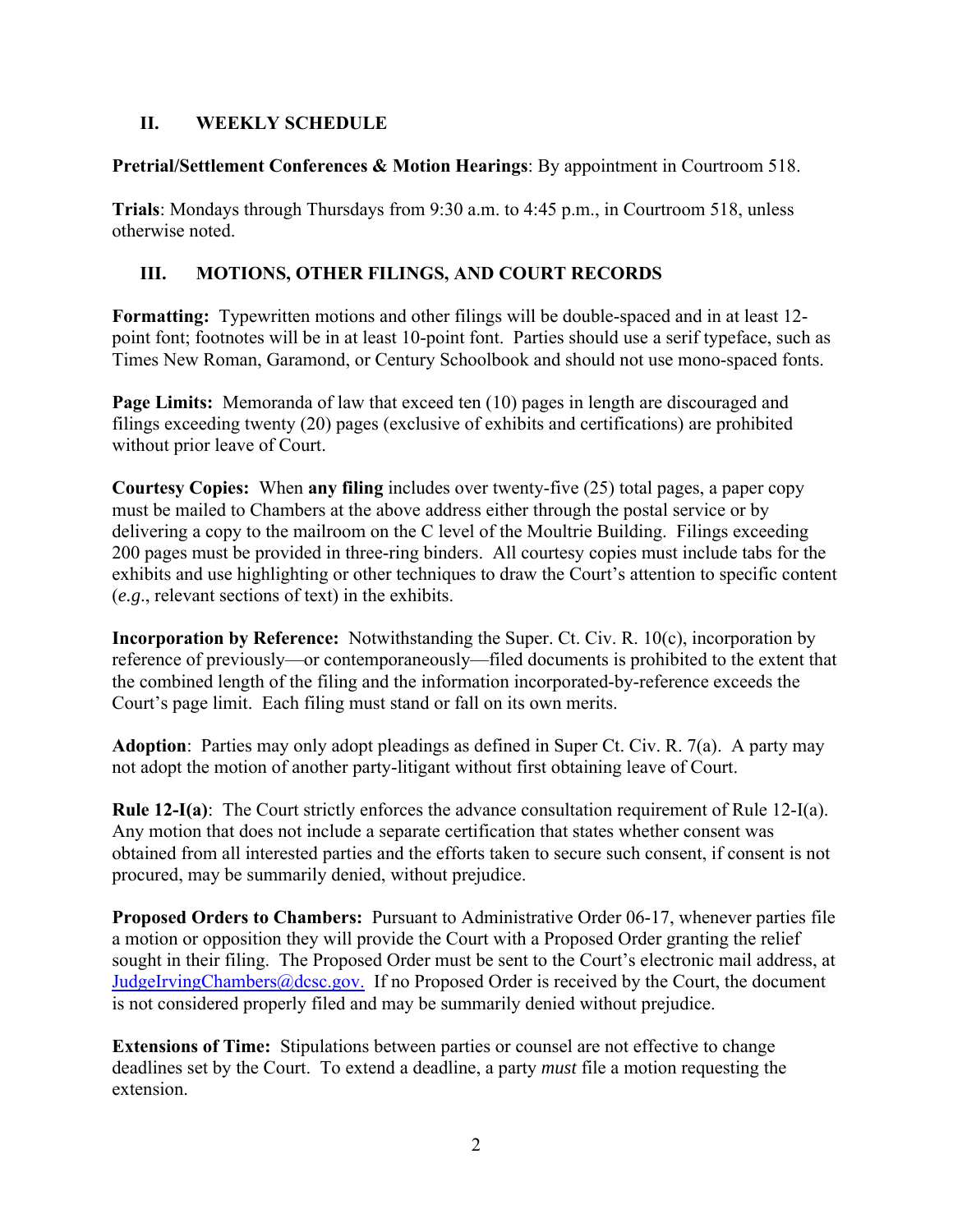**Motions for Leave to File:** Whenever possible, motions for leave to file a document should be accompanied by a copy of the proposed filing.

**Ripe Motions:** Irrespective of the nature of the matter scheduled for hearing before the Court, any Motion that is ripe, ready for disposition, may be heard by the Court at any hearing scheduled on the Court's calendar. Consent motions are considered ripe upon filing.

**Motion Hearings:** A complete copy of motions or oppositions filed within five days of a hearing should be emailed to JudgeIrvingChambers@dcsc.gov. Motions will be decided on the paper filings alone unless the Court determines that a hearing would aid its consideration or the law otherwise requires.

**Emergency Motions:** Any represented party who files an emergency motion will contact all opposing parties and chambers to provide notice of the emergency motion within 24 hours of its filing.

**E-Filed Motions:** Please note that E-filed motions and other filings do not reach chambers instantaneously; rather, it generally takes 1-2 business days for the Civil Clerk's office to receive and process filings. Parties should contact the Civil Clerk's office at (202) 879-1133 to inquire about the status of pending motions.

# **IV. DISCOVERY**

**Discovery Disputes:** Judge Irving strictly enforces the provisions of Civil Rules 26(h)(1) and 37(a) requiring that the parties meet, face-to-face, for a reasonable period of time in an effort to resolve or narrow any discovery-related dispute. All discovery-related motions must include a certification setting forth the details of the parties' meeting, including the date, time, and place of the meeting.

#### **V. PRETRIAL/SETTLEMENT CONFERENCE**

**Settlement Authority:** A representative of each party with *full* settlement authority must be present at the pretrial/settlement conference.

**Joint Pretrial Statement:** The Joint Pretrial Statement must be filed seven (7) days prior to the scheduled Pretrial Conference. If a Joint Pretrial Statement is not received on or before that date, the Pretrial Conference may be rescheduled *sua sponte*.

**Special Jury Instructions and Judicial Notice of Regulations or Statutes:** Where the parties request that special jury instructions be given or that municipal regulations or statutes receive judicial notice and admission into evidence, each proposed special instruction, regulation, or statute will be typed on a separate sheet of paper, **accompanied by a copy of the pertinent authority for the request**, and submitted with the Joint Pretrial Statement. A copy of the proposed instruction, regulation, or statute should be emailed to Judge Irving's Chambers Inbox, JudgeIrvingChambers@dcsc.gov in non-write-protected form.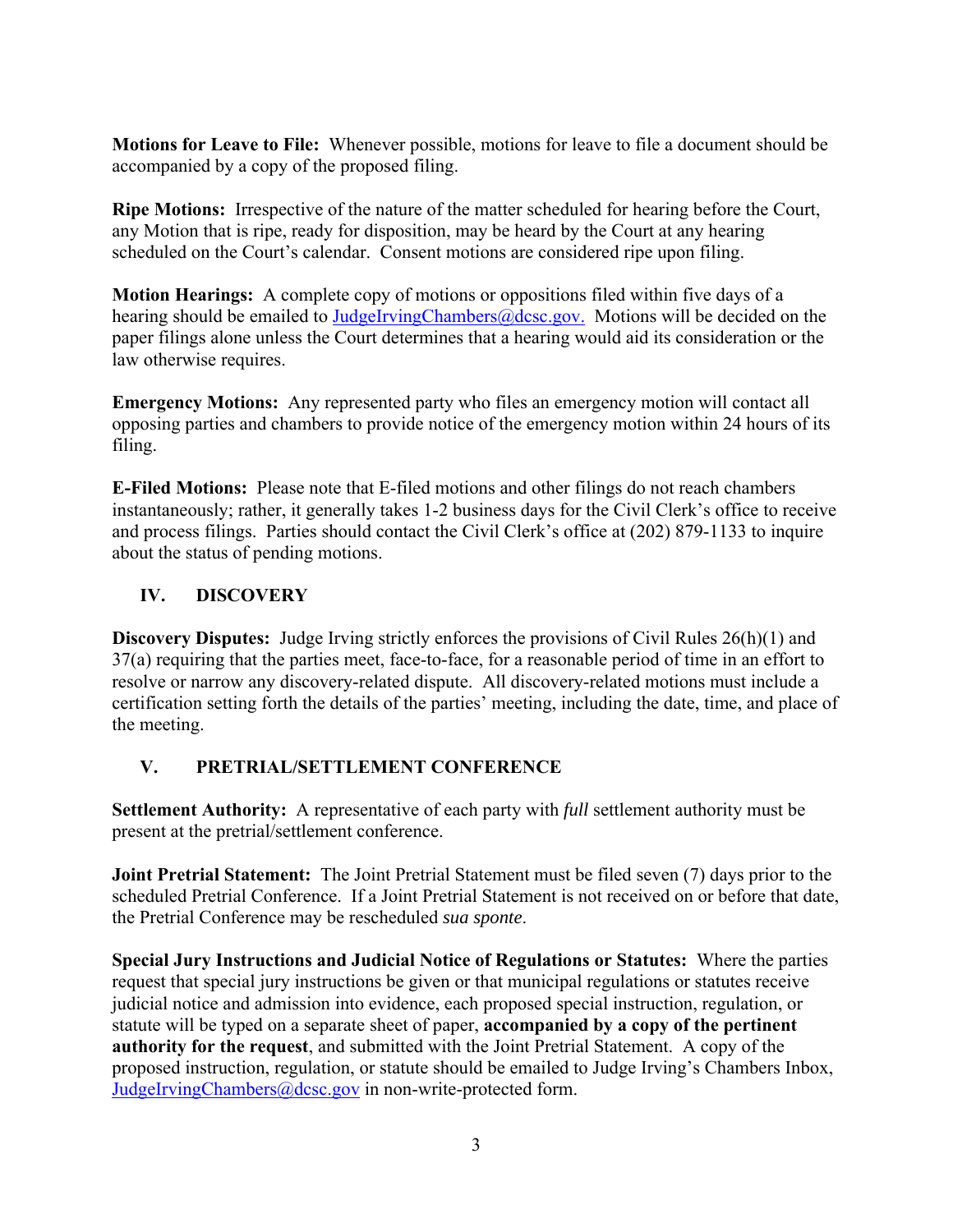**Motions** *in Limine***:** Judge Irving typically rules on motions *in limine* on the papers prior to the pretrial conference. Notwithstanding the later deadline set forth in Superior Court Rule of Civil Procedure 16 (b), Motions *in Limine* should be filed at least three weeks before the pretrial conference, unless leave of Court is given to file later. Oppositions to motions *in limine* should be filed no later than one week prior to the pretrial conference.

### **VI. VIRTUAL COURTROOM PROTOCOL**

**Guidelines**: When entering the virtual courtroom (by dialing in on a phone, or signing in through the website or app), the party should place their microphone on mute. If you are using the WebEx website or the app, you may check in with the courtroom clerk using the "chat" function. If you are on a telephone, you should wait for your case to be called.

**Exhibits**: If a party or counsel intends to rely on exhibits or other documents during the hearing, the party or counsel shall e-mail the exhibits to the Court at JudgeIrvingChambers@dcsc.gov, copying all sides, no later than 5:00 p.m. the day before the hearing. The party or counsel must file the exhibits on the docket using the CaseFileXpress system and provide a copy of the exhibit to any witness before the hearing. The exhibits must be separately labeled so that they can be easily identified by all parties and the Court during the remote hearing. In addition, the Court may send a link to the parties requiring that exhibits be uploaded to the Box cloud.

# **VII. VIRTUAL TRIALS**

**Trial Status Update:** On the Wednesday preceding a Monday trial date (or three business days prior to the beginning of a trial set for any other day of the week), the parties jointly or, if mutually agreed upon, through one party making a joint representation, will call chambers and inform the Court of the status of the trial. This update should include the status of any settlement discussions, the estimated length of the trial (not to exceed the time set at the pretrial conference), any issues that need to be brought to the Court's attention, and any changes to the posture of the case that may have occurred since the pretrial conference.

**Exhibit Index**: On the first day of trial, each party must submit an exhibit summary form by emailing the form to JudgeIrvingChambers@dcsc.gov. Parties may obtain this form from the Clerk's Office or on the Court's website.

**Custody of Exhibits**: After trial and until any appeal has ended or the time to appeal has run with no notice of appeal filed, each party is responsible for maintaining exhibits and other materials that may be part of the record on appeal.

**Mid-trial Issues**: If an issue arises during trial, the parties should raise it by sending an email by 8:30 a.m. of the next trial date to Judge Irving's chambers staff and to all other parties.

**Rule on Witnesses**: Judge Irving enforces the rule on witnesses for all virtual trials. Accordingly, each party is responsible for ensuring that their non-party witnesses are not logged into the trial proceeding at any point other than when they are testifying.